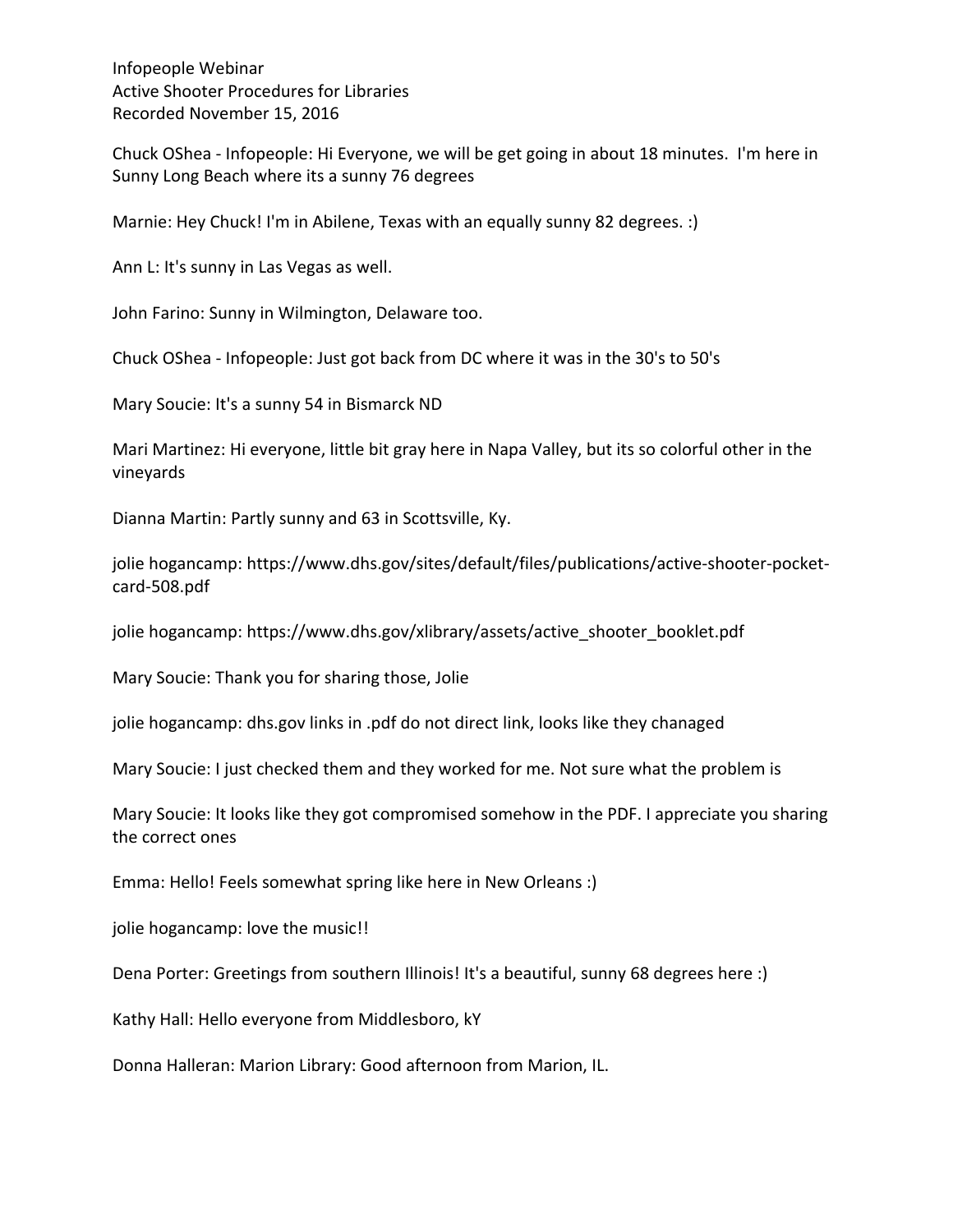Pamela Withrow: Hello from Jefferson County Missouri--near St. Louis! dessagunning: Hello from a now sunny day in northern Ca. susan 5: susan: from South Dakota - greets! Donna Ebanks: Hello from Modena, NY raining here all day Allison Reid: Hello from Evansville, IN Carolyn Platt: Hi from Amherst, MA -- it's a dark and rainy afternoon! Martha Owen: Hello from Nappanee, IN Mary Foster-Galasso: Hello from Ville Platte, LA Taelor - HJ Nugen Public Library: Hello from New London, IA! :D marta peppin: Hi all! We're having problems with smoke in the air here in Forsyth County, GA. Karrie W: Greetings from sunny and too-warm-for-November MI Daniel Hersh: Hi from Oakland CA Tiffany Haight: Hello from Shelby, MI Alex Cherian: Hey Folks, joining you from San Francisco State University Tim Burkhart 2: Hi from Sacramento Halsted Bernard: Hi from Tigard, OR! kenneth Kugler: Hello from Queens Public Library in NYC Greg Laing: Hello from Chesapeake, VA Karen Zielinski: Hi from rainy New York Lynette Sloan: Hello from Nashville, Tennessee

Diana: Hi from St Michaels, MD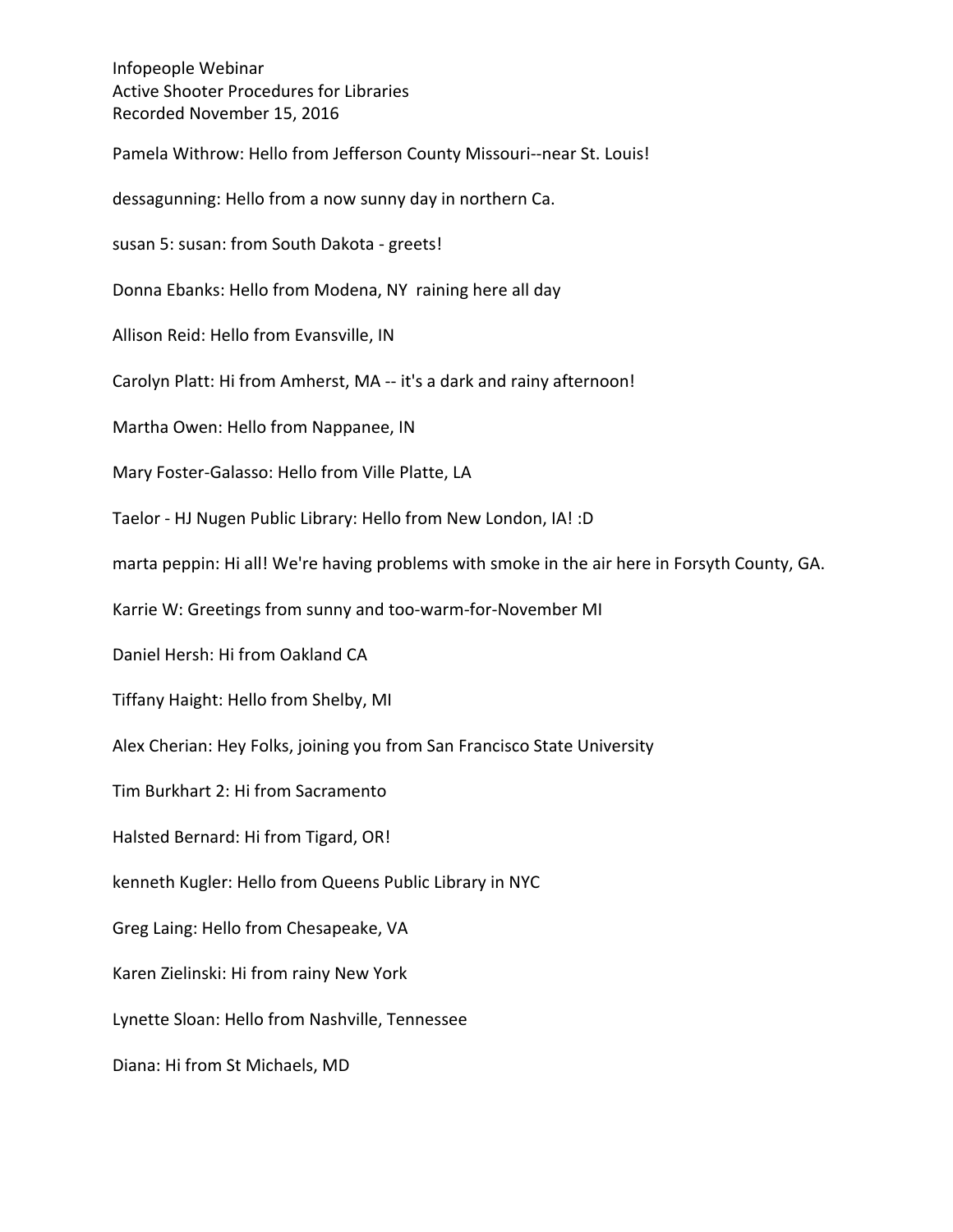Melissa C. Wells: Nice day in Kentucky

Crystal Mulder: Hello from Halifax, Nova Scotia Canada

Michelle: Hi from Huntington, WV

Lynn Harris: Hello from Campbell, CA where it is sunny and 70

silvia calzada: Hello from North East Los Angeles

Irvine Valley College Library staff: Hello from Irvine CA

Heather 2: Hello from Southeast CO lovely 70's for us today

Lee Koenigs: Hi from Old Orchard Beach, Maine

Patricia Clement: Hello from Henrico, Virginia

Michele Fenton: Hello from Indianapolis, IN

Denise: hello from Vienna, VA

eileen Corbett: Hello from Scarsdale, NY

Jerry McKenna: Hi from Henrico, VA

Taelor - HJ Nugen Public Library: is there audio? trying to figure out if i need to get out and come back in or not...

Tyliah McDonald: Greetings from Baltimore, MD

JayceVogt: hello from Petersburg, MI

Mary Schad: Hello from Hyndman, PA

Delia Swanner: Hello from Ontario CA

Terry Dohrn: Hello From Fruitland Park, FL

Diane Thomas: Hello from Central Michigan University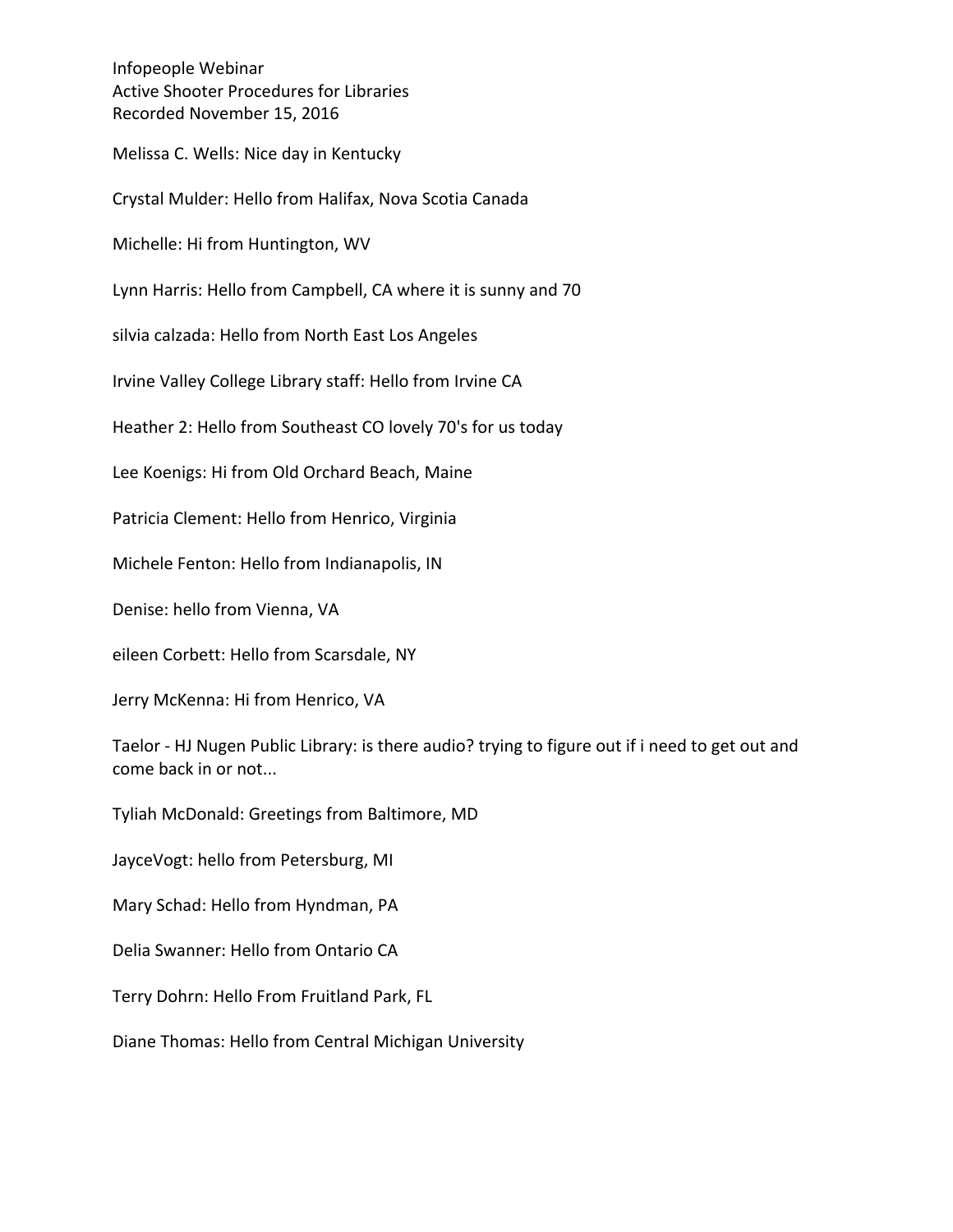Mary Augugliaro - Infopeople: If you are having audio issues, you can call in: 888-450-5996 passcode 264311#

Sue 2: Hi from Yorktown, VA

Elaine: Hello from Williamsport PA

melesha owen: Hi All from Hayward, CA

Kathee: Hello from the beautiful Lehigh Valley, PA

Chaunacey: My office has glass doors. Won't a barricade indicate there's someone in the office?

Diana Lopez: Hello from Marin County Free Library (Marin City Branch)

MUSC Library: Have you started?

Chaunacey: Thank you.

Chaunacey: Yes, thank you!

TyeAnn Phillips: Hi from Morgantown WV

Mary Augugliaro - Infopeople: MUSC Library you should be hearing our presenters.

Patricia Clement: No, very clear

carmela L: Hello everyone, from rainy New York

MUSC Library: nope

Taelor - HJ Nugen Public Library: i've not been able to hear anything either. I've tried a different web browsers too. I just called in so I could hear it...

MUSC Library: We heard the music in the beginning very clearly.

Pamela Withrow: Pull the fire alarm?

Denise: do NOT pull the fire alarm! Makes everybody run out, and they all become targets1

Pamela Withrow: Thnk you!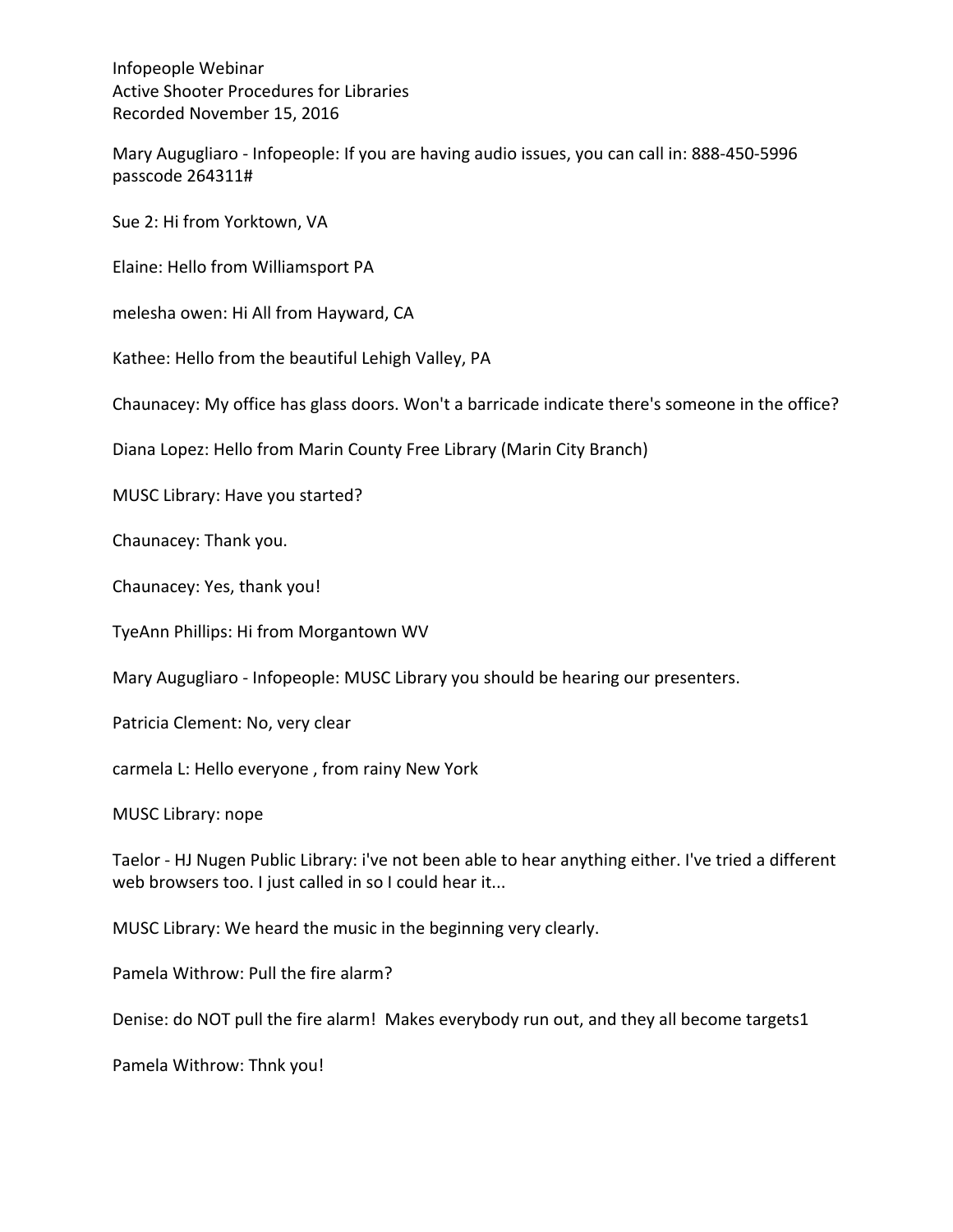MUSC Library: We relaunched the link to the webinar and it fix it.

kenneth Kugler: Taelor, is the plug in all the way? Mine needed an exptra push until I was able to hear.

Chuck OShea - Infopeople: If you are having audio issues, you can call in: 888-450-5996 passcode 264311#

Kathie Gladden: How do you recommend we train - with or without patrons involved?

Jana De Brauwere: Person with a disability, walking cane or walking sticks, should they leave them behind as they are exiting the building?

Mark Hall: Is there any cumulation of examples of how people have successfully fought back when trapped? What works against an armed person?

Taelor - HJ Nugen Public Library: yes. i have a wireless set and i tested it with other audio on the computer and i get sounds from everything but this webinar... :/ its ok. the phone is working just fine. :D

Glenna Wisniewski: In other locations Ive worked, many staff members refused to participate in training out of fear. Your thoughts?

jolie hogancamp: we are all open, one meeting room with crash doors. We purchased a large chain, with lock to secure from inside

Pamela Withrow: I had sound, and now I don't.  $\therefore$ 

Susan Pieper: https://www.youtube.com/watch?v=5VcSwejU2D0

John Farino: I think the guest wanted to know about disabled peoples WALKING STICKS and CANES-- should the person leave these behind?

Susan Pieper: This is the video made by the Houston Sheriff's department regarding Run, Hide, Fight.

Jana De Brauwere: Yes

Jana De Brauwere: do we keave the walking sticks or a cane behind

Patricia Clement: A walking stick or cane could be used as a weapon also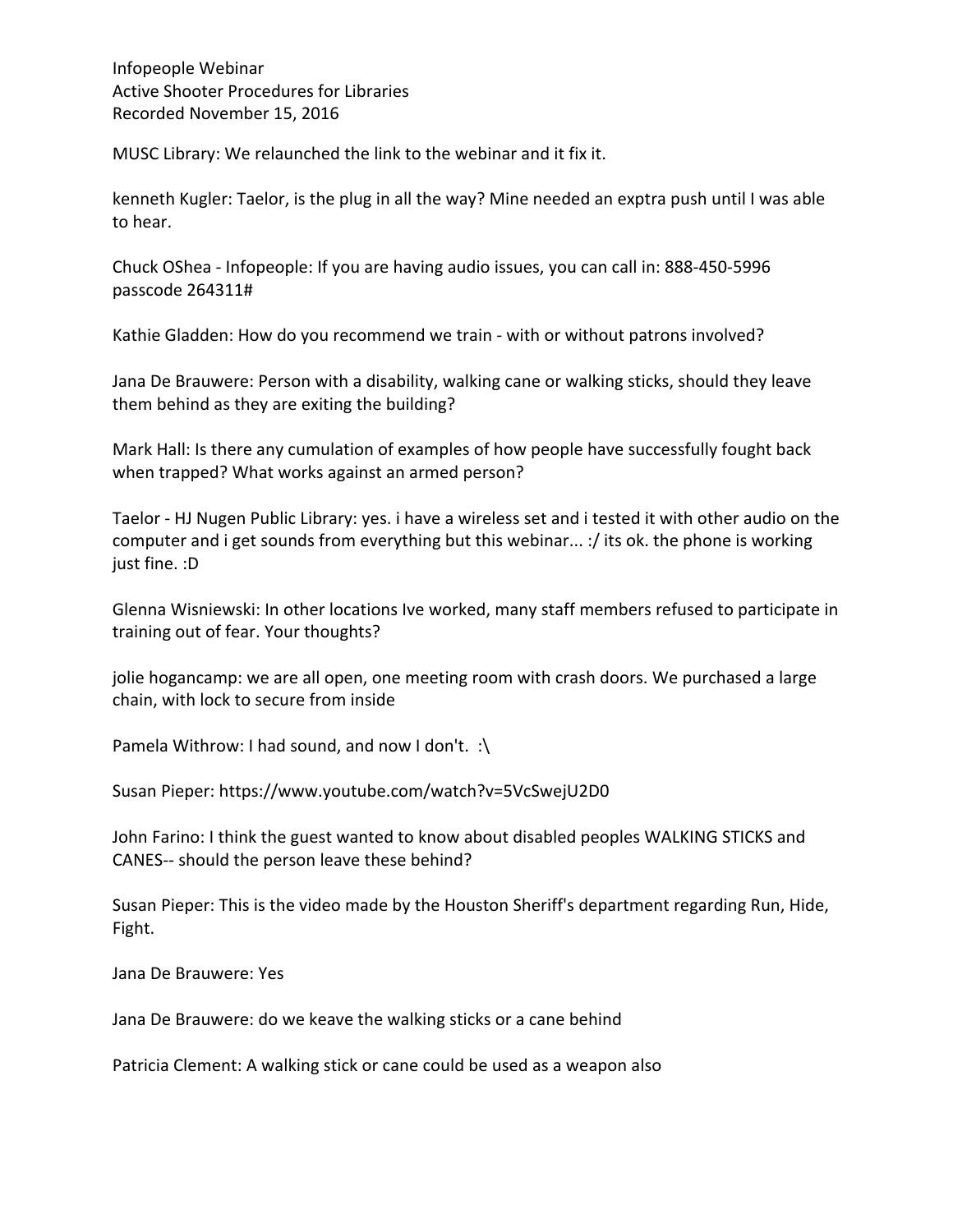John Farino: Yes, Ithanks.

Jana De Brauwere: the question was as they are exiting the building they won't be able to put their hands up

John Farino: We have a requirement to try to prevent patrons from driving away so they don't interfere with emergency vehicles coming in. Your thoughts?

Jana De Brauwere: thank you

Patricia Clement: I think the police would recognize that the person was handicapped

John Farino: Yes, thanks.

John Farino: Our patrons would never want to give up their computer time!

Mari Martinez: Are there samples of library active shooter policies that you would share with us?

Mari Martinez: thank you!

Chuck OShea - Infopeople: Any documents we get we will post on the archive page

Chuck OShea - Infopeople: https://infopeople.org/civicrm/event/info?reset=1&id=624

Ann L: It would be hard to leave children behind.

John Farino: What are your thoughts on avoiding being accused of "profiling"?

Dianna Martin: Ann, I agree, I couldn't leave a child behind.

Denise: Our children's srea only has one exit, the main door. The adult area has 2 others. the workwook has another exit.

Jessica: How do we respond to patrons who may try to be heroes?

Elaine: We were told by our police department that if you are in a secured room, and someone is banging on the door to led them in, that you shouldn't because the shooter may be out there also. 

John Farino: It's important to realize that children might hide in fear. Staff should try to look for them to get them out.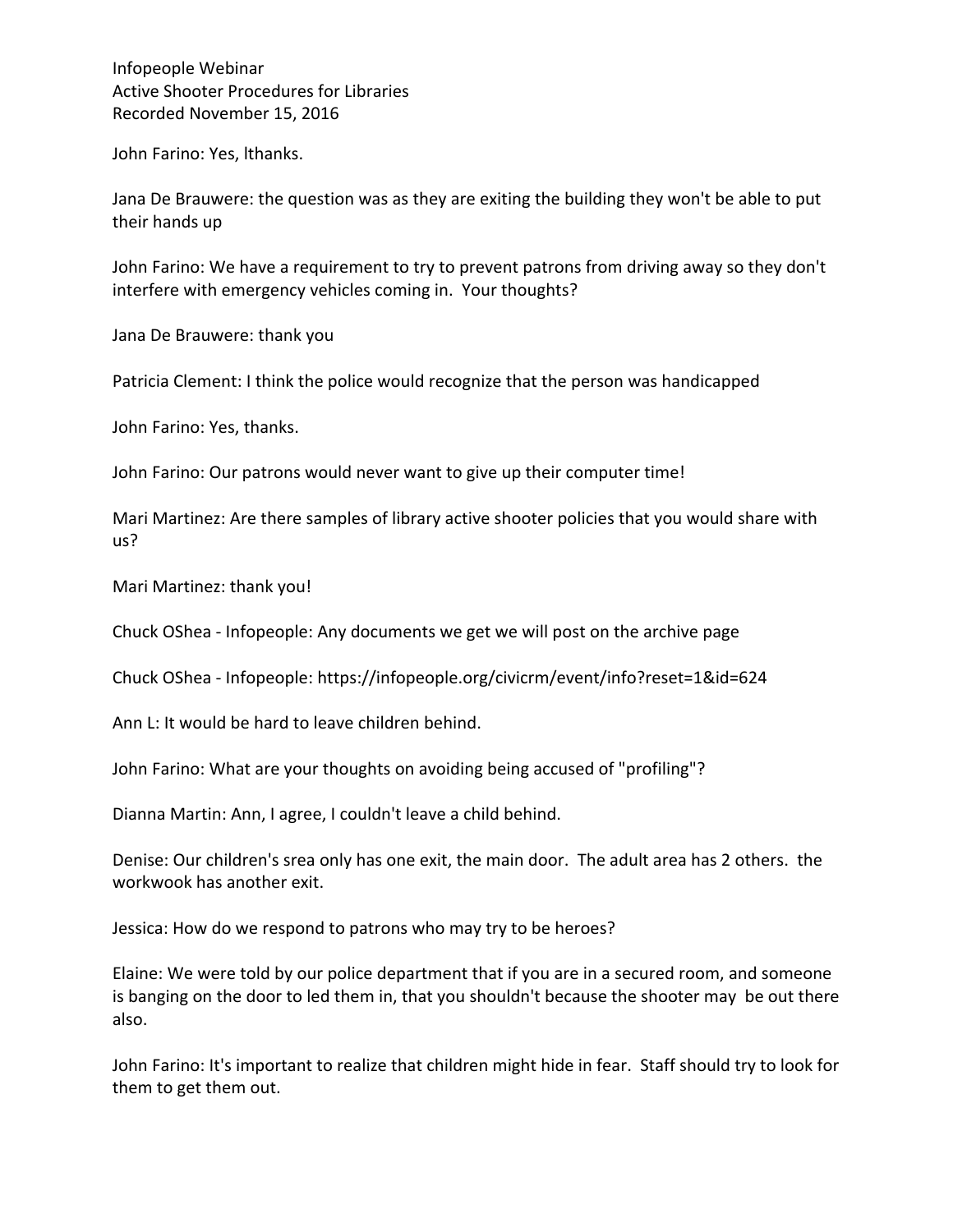Tyliah McDonald: When I think of "Active Shooter" I picture the person with the gun about to enter the building or they are already are in the building. What are your thoughts about training for "drive by shooting" or "bystanders near the shooting" scenarios? I do realize that know that there would be a lot of overlap in "Active Shooter" vs. "Drive by Shooting."

kenneth Kugler: So if we are put in a position where we have to fight, we should do it with the intention of not stopping until the shooter is totally incapacitated, right?

John Farino: Regarding pounding on secure door-- how can police indicate that they are legit, if people inside can't see them?

Tyliah McDonald: Thank you

Patricia Clement: As the saying goes, "kill or be Killed"

Terry Dick: Do you involve library volunteers in Active Shooter training?

kenneth Kugler: Thank you.

John Farino: I mean when a threat is over?

Mari Martinez: Thank you, tery. I was going to ask the same thing. Especially, young volunteers.

Maria Villacorta: Could you explain more about signs of potential threats

carmela L: Is there any physical sings or behavior that are generally display in a shooters that we can observed that can alert us of the possibility that a person will be a potential shooter?

John Farino: Absolutely-- we have more volunteeers than staff on duty sometimes.

JayceVogt: I have heard of schools where the proper authority will slide an ID paper under the door.

Kathie Gladden:

John Farino: That's what I mean by "profiling"-- what if you call the PD for suspicious behavior, and the person is not really a threat? Might we be sued?

Donna Ebanks: Donna: I've been told at previous active shooter trainings to never open the door when someone ont eh ohter side is saying they are the police. The thinking is that the police will eventually find you. But to not open the door if you feel you are secure.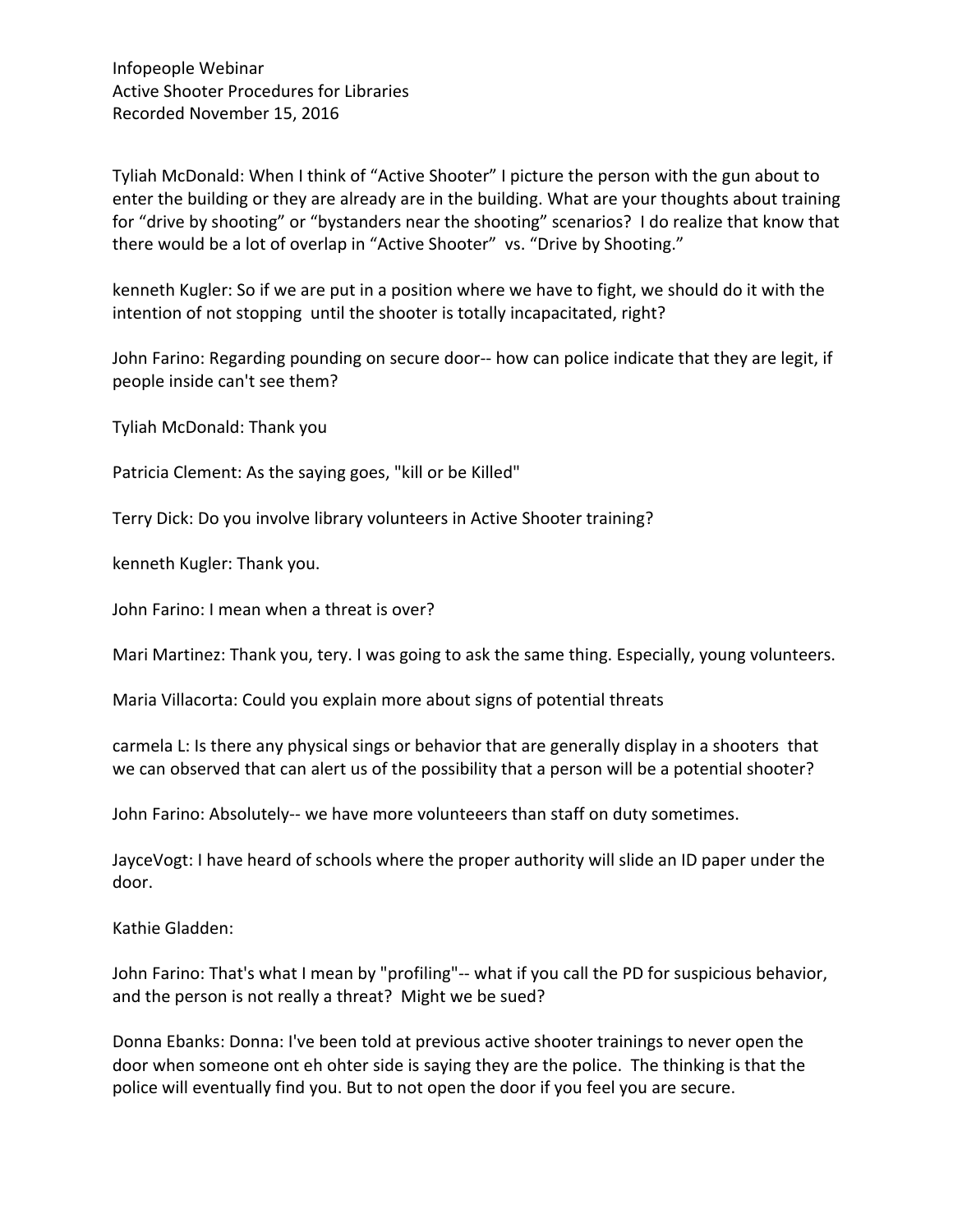Denise: but, do not mix up with open carry policies in your state! Not everyone with a gun is a shooter; now a drawn gun is different!

Maria Villacorta: Yes, thank you

John Farino: Thanks.

John Farino: That is a good point-- DE is open carry, and a group actually meets at one of our libraries.

Dianna Martin: If you're in doubt whther or not it's the police outside the door, call 911 again and they can tell you if it's the police and if ithe situation is under control or not.

Mari Martinez: There was a patron who had a knife and we asked him to handed to us while he was inside the Library, coincidently there was a children's program going on. He cooperated but I think we were lucky

Dena Porter: Conceal and carry, for Illinois, bans guns in a public library. But I'm assuming that most criminals are not going to be following that law!

Patricia Clement: Will these resource sites identified in chat and now on my screen be available at the end of this session?

Patricia Clement: Thank you

Chuck OShea - Infopeople: The chat will be there too.

Corinne: Nevada is open carry, and the NRS statute refers only to concealed, which means open carry is legal in the library.

Patricia Clement: I've seen it, it IS scarey

Denise: scary is the video about someone hiding guns and magazines on their person! look for hiding an automatic weapon.

Denise: https://www.youtube.com/watch?v=pl8pNfLgIA8

Susan Pieper: Thank you.

Pamela Withrow: Thank you very much!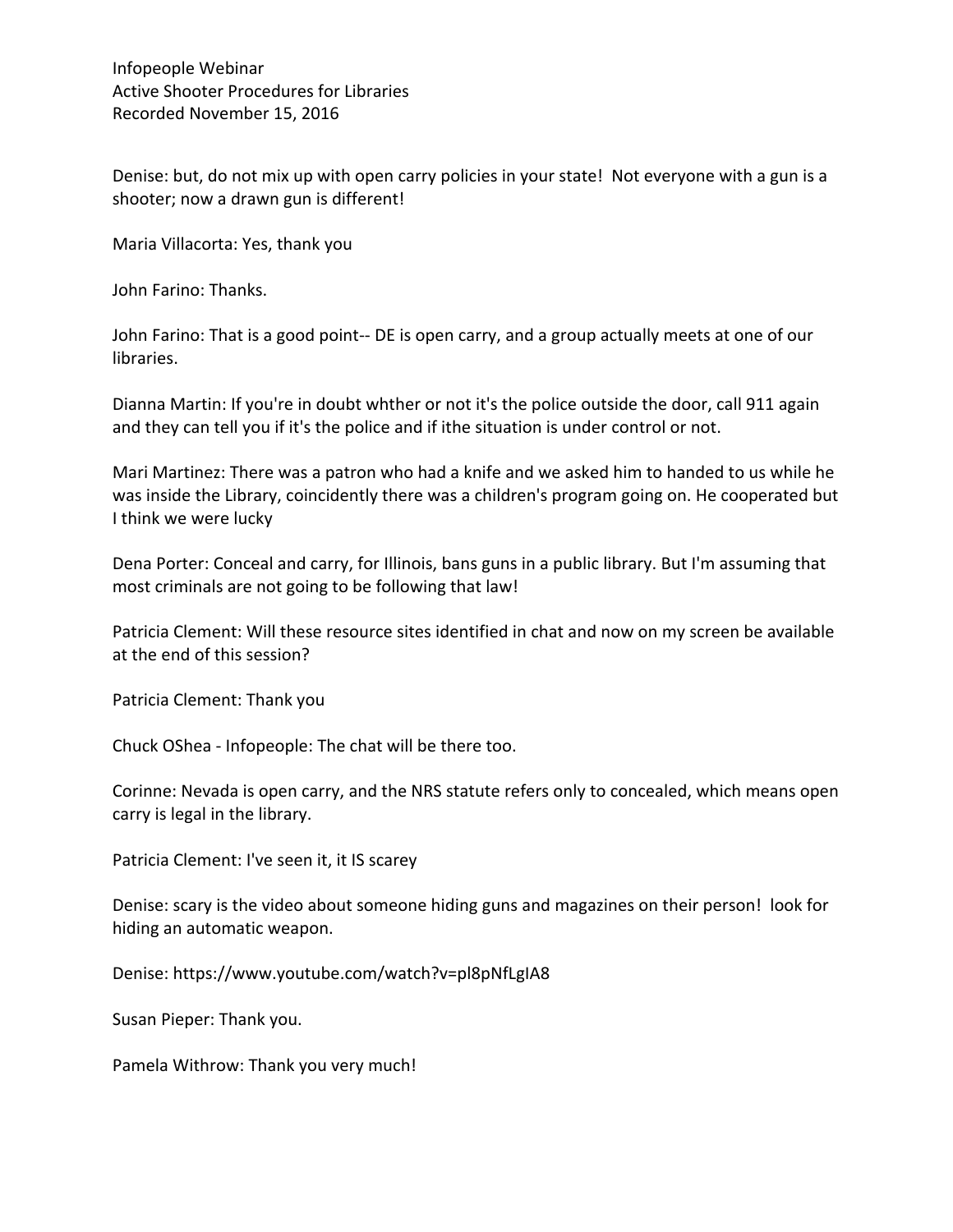Dianna Martin: Can you send us an email to show we took this class for CEU purposes?

Robert T: Thank you for a great presentation

Diana: Thank you!

Melissa C. Wells: Thank you

Glenna Wisniewski: One of the best weapons we all carry on us are our belts with the buckle side out

Lauri T: Thank you!

Chuck OShea - Infopeople: It will be availabe as part of the survey

Erica Burdock: Thank you!!

Brenda Beverly: Thank you.

Terry Dick: Thank you!

Emma: Thank you!

Greg Laing: Thank you!

TyeAnn Phillips: Thank you!

Maria Villacorta: Thank you for all the information

Martha Owen: Thanks!

Dianna Martin: Thank you!

Sue 2: Thank you for a very helpful presentation!

Kristin Cooper: Thank you.

Jason Hazard: Thank you

Morgan Gwinnett: Thank you for all of the information! I defintiely learned a lot.

Lisa: Thank you very much!!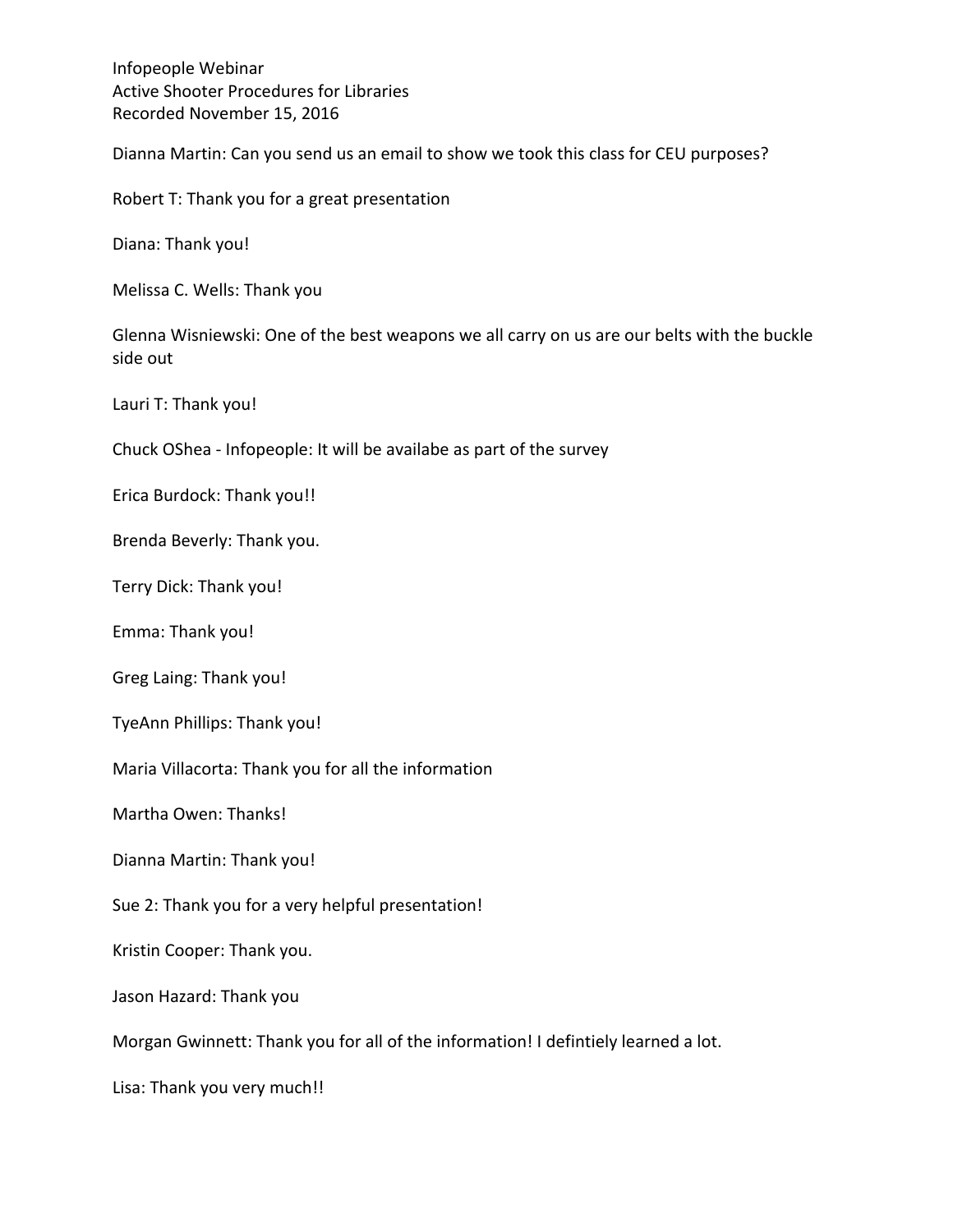Tim Burkhart: Very good presentation

John Farino: Thanks-- very helpful.

Patricia Clement: Have gotten some great information to share with management, Thank You

silvia calzada: thanks

carmela L: Thank you

Alex Cherian: A very practical and helpful presentation Mary, thank you.

Karrie W: Thank you!

Paula: Thank you!

julie Outland: thank you

kenneth Kugler: Thank you, this was useful as advertised by people at my library who attended a little whild ago.

Sarah: Thank you.

MUSC Library: Thanks a lot!

melesha owen: Thanks very much. I sure I never have to use it.

dessagunning: ThankYou

jodie: thank you

Danielle Costello: Thank you much!

Michele Fenton: Thank you!

Denise: i can wait while you watch the video, if you want.

Kathy Hall: thank you

Lee Koenigs: Thank You Mary, great info!